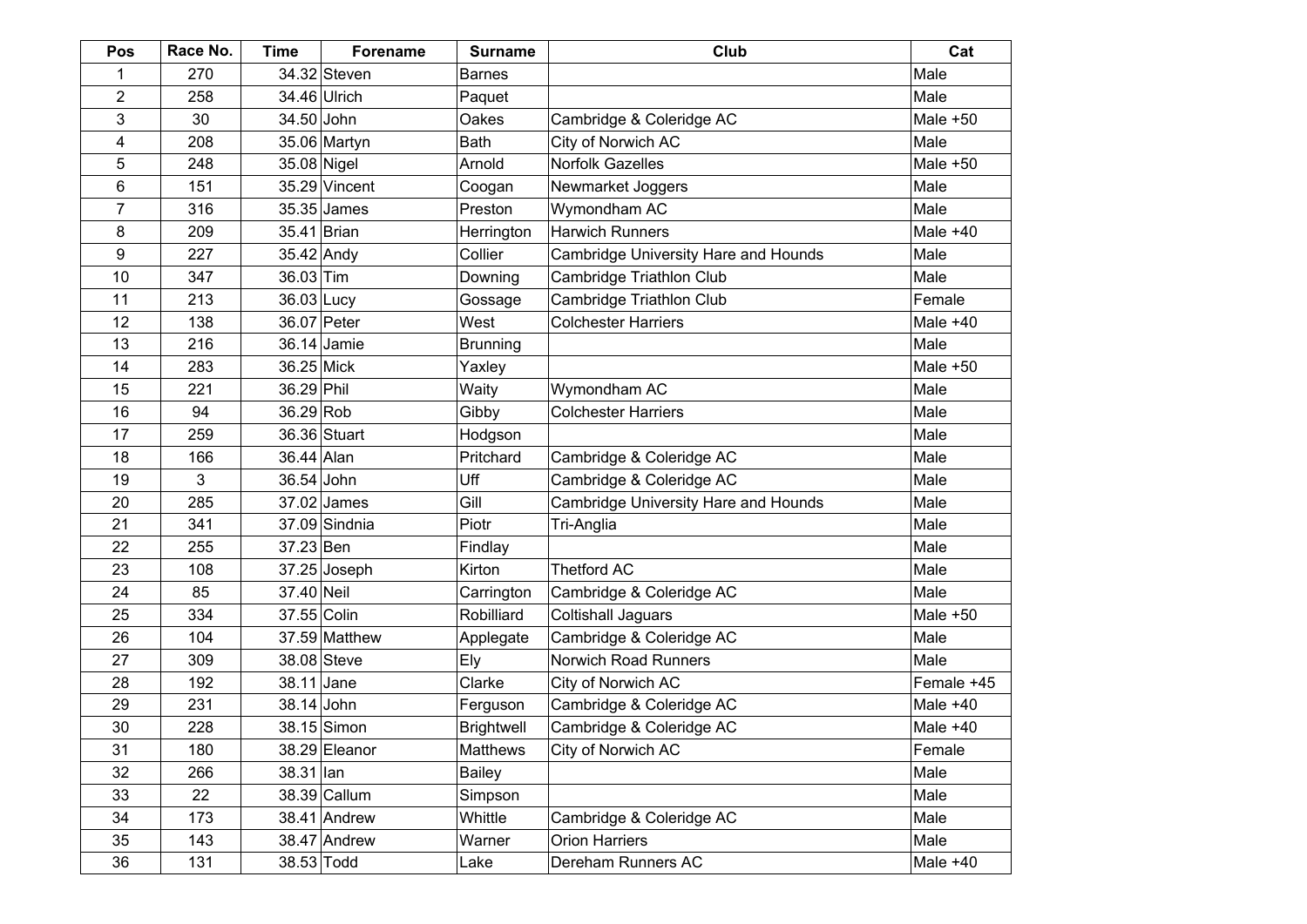| 37 | 124 |               | 38.55 Kevin       | Murphy         |                                      | Male $+40$ |
|----|-----|---------------|-------------------|----------------|--------------------------------------|------------|
| 38 | 325 |               | 38.58 Andrew      | <b>Bunn</b>    | City of Norwich AC                   | Male $+40$ |
| 39 | 348 |               | 39.09 Gavin       | Barron         | Tri-Anglia                           | Male       |
| 40 | 75  |               | 39.11 Christopher | Tye            | Ipswich Tri Club                     | Male $+40$ |
| 41 | 299 |               | 39.14 Andrew      | Preston        | Wymondham AC                         | Male $+40$ |
| 42 | 327 | 39.16 Andy    |                   | Vinsen         | Wymondham AC                         | Male       |
| 43 | 137 | 39.17 Sean    |                   | Jermy          | <b>Great Yarmouth Road Runners</b>   | Male       |
| 44 | 300 |               | 39.19 Craig       | Dungar         | Wymondham AC                         | Male       |
| 45 | 238 | 39.25 Goy     |                   | Roper          | Norwich Road Runners                 | Male $+40$ |
| 46 | 80  | 39.27 Chris   |                   | Perry          | <b>St Edmunds Pacers</b>             | Male       |
| 47 | 234 |               | 39.33 Richard     | Lesslie        |                                      | Male       |
| 48 | 207 |               | 39.38 Harry       | Knowles        | City of Norwich AC                   | Male $+50$ |
| 49 | 58  |               | 39.39 Martin      | Yeomans        | <b>Norwich Road Runners</b>          | Male $+60$ |
| 50 | 126 | 39.49 lan     |                   | Thomas         |                                      | Male $+50$ |
| 51 | 146 | 40.02 Tim     |                   | Sadler         |                                      | Male       |
| 52 | 278 | 40.09 Seb     |                   | Rijpstra       |                                      | Male       |
| 53 | 84  | 40.09 Katie   |                   | Sherwood       | Cambridge & Coleridge AC             | Female     |
| 54 | 199 |               | 40.09 Vasco       | Fernandes      |                                      | Male       |
| 55 | 148 |               | $40.15$ Shayne    | Murray         | <b>Thetford AC</b>                   | Male       |
| 56 | 119 |               | 40.23 Marie       | Shirley        | Sudbury Joggers                      | Female     |
| 57 | 333 |               | $40.28$ James     | <b>Tarrant</b> | Cambridge & Coleridge AC             | Male       |
| 58 | 305 | 40.32 Edd     |                   | Moffett        |                                      | Male       |
| 59 | 130 |               | 40.34 Debbie      | Cattermole     | <b>Colchester Harriers</b>           | Female +45 |
| 60 | 308 | 40.35 Abi     |                   | Lucas          | Cambridge University Hare and Hounds | Female     |
| 61 | 260 |               | 40.37 David       | Fenton         | <b>Stowmarket Striders</b>           | Male $+40$ |
| 62 | 218 |               | 40.42 RICHARD     | <b>BLAKE</b>   | <b>Great Yarmouth Road Runners</b>   | Male $+60$ |
| 63 | 237 |               | $40.45$ Tracey    | Curl           | City of Norwich AC                   | Female +45 |
| 64 | 161 | $40.45$ Chris |                   | <b>Brown</b>   | Cambridge & Coleridge AC             | Male $+40$ |
| 65 | 33  |               | 40.57 Richard     | Piper          |                                      | Male $+40$ |
| 66 | 339 | 40.59 Rod     |                   | <b>Bye</b>     | Coltishall Jaguars                   | Male $+50$ |
| 67 | 203 | 41.03 Terry   |                   | <b>Epps</b>    | Wymondham AC                         | Male $+50$ |
| 68 | 230 | 41.03 lain    |                   | Downie         | Ipswich Tri Club                     | Male $+40$ |
| 69 | 76  |               | $41.09$ Jason     | Higgins        | <b>Thetford AC</b>                   | Male       |
| 70 | 202 | 41.10 Tim     |                   | Phipps         |                                      | Male $+40$ |
| 71 | 128 |               | 41.11 SIMON       | <b>HARRIS</b>  |                                      | Male       |
| 72 | 69  |               | 41.13 Marion      | McCall         | <b>Thetford AC</b>                   | Female +35 |
| 73 | 261 | 41.42 Mike    |                   | Hill           | Tri-Anglia                           | Male $+40$ |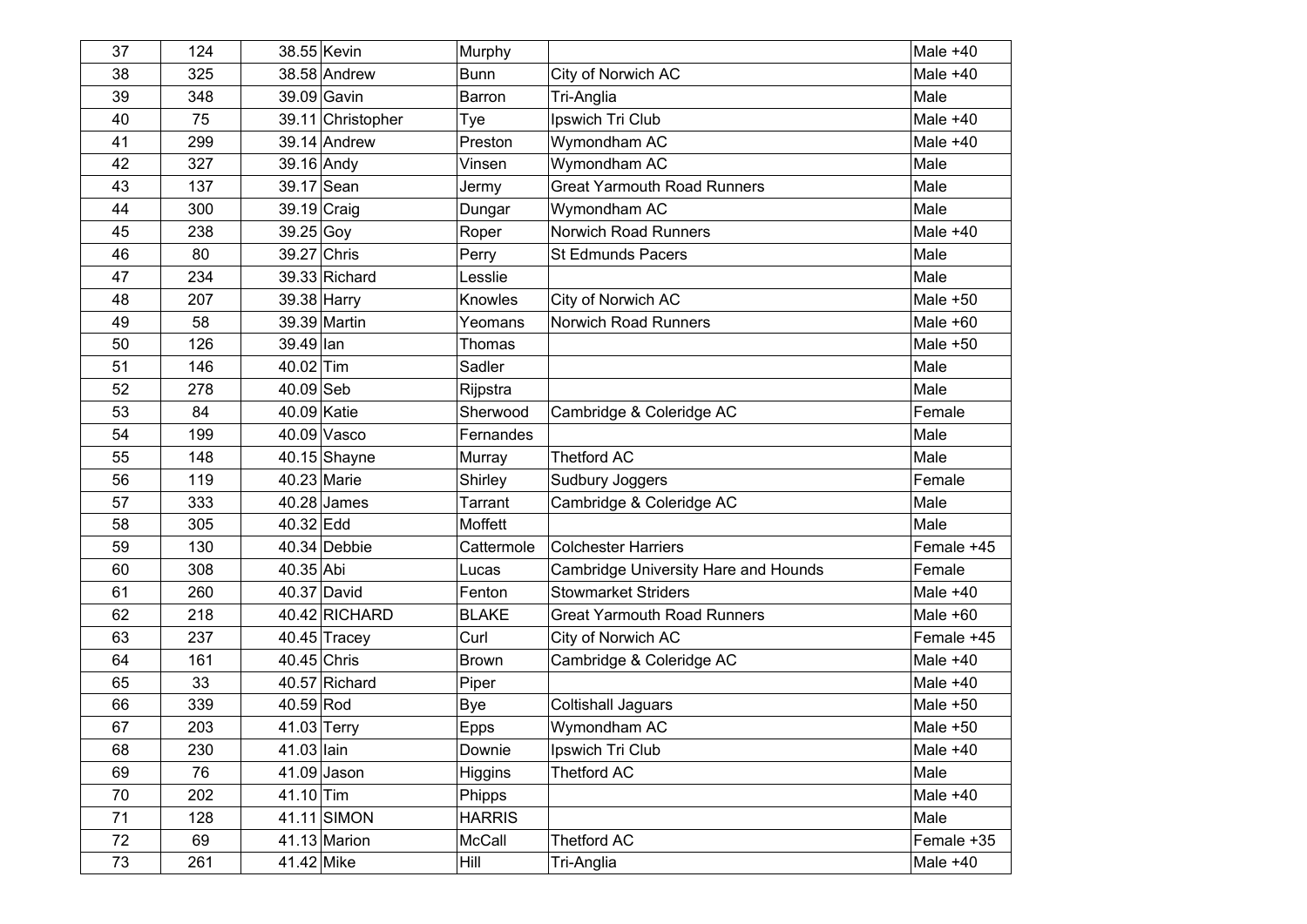| 74  | 292            |             | 41.45 Denver      | Slowther       |                                    | Male       |
|-----|----------------|-------------|-------------------|----------------|------------------------------------|------------|
| 75  | 17             | 41.46 Neil  |                   | Gillingham     | Ipswich Harriers                   | Male       |
| 76  | 28             |             | $41.53$ Jason     | Beeton         | Newmarket Joggers                  | Male       |
| 77  | 122            |             | 42.00 Stocker     | James          |                                    | Male $+60$ |
| 78  | 125            | 42.06 Scott |                   | Sherman        | <b>Stowmarket Striders</b>         | Male       |
| 79  | 113            |             | 42.07 Fernanado   | Montesso       | Newmarket Joggers                  | Male $+40$ |
| 80  | 269            | 42.07 Dale  |                   | Hurren         | Norwich Road Runners               | Male $+50$ |
| 81  | 98             |             | 42.09 Stephen     | Edwards        | Newmarket Joggers                  | Male $+40$ |
| 82  | 135            |             | 42.12 Helen       | Grant          | Cambridge & Coleridge AC           | Female +45 |
| 83  | 111            | $42.15$ Joe |                   | Richer         | Newmarket Cycling & Triathlon Club | Male       |
| 84  | 320            |             | 42.23 Andrew      | Peck           | <b>Great Yarmouth Road Runners</b> | Male $+40$ |
| 85  | 204            |             | 42.24 Rebecca     | Faircloth      | Wymondham AC                       | Female +35 |
| 86  | 162            | 42.28 lan   |                   | Henderson      |                                    | Male $+50$ |
| 87  | 47             |             | 42.37 Peter       | <b>Harris</b>  | <b>Ely Runners</b>                 | Male $+60$ |
| 88  | 268            |             | 42.37 Tanya       | Crofts         | Wymondham AC                       | Female +35 |
| 89  | 219            | 42.38 lan   |                   | Cooper         | <b>Brandon Fern Hoppers</b>        | Male $+50$ |
| 90  | 286            |             | 42.40 David       | Jones          |                                    | Male       |
| 91  | 171            |             | 42.43 CHRISTOPHER | <b>MOULTON</b> | Sudbury Joggers                    | Male       |
| 92  | 302            |             | 42.46 Stephen     | Dady           | <b>Great Yarmouth Road Runners</b> | Male $+50$ |
| 93  | 102            |             | 43.02 Jamie       | Martin         |                                    | Male $+40$ |
| 94  | 332            |             | 43.06 Adam        | Marsterson     | Wymondham AC                       | Male       |
| 95  | 153            |             | 43.09 NEVILLE     | <b>KNIGHTS</b> | Dereham Runners AC                 | Male $+50$ |
| 96  | 215            |             | $43.14$ Penny     | Edwards        | Norwich Road Runners               | Female +55 |
| 97  | 225            |             | 43.15 Simon       | Wiggins        | <b>Felixstowe RRC</b>              | Male       |
| 98  | 274            |             | 43.19 Martin      | Bagnall        | Coltishall Jaguars                 | Male $+40$ |
| 99  | 301            |             | 43.20 Gavin       | Vogt           |                                    | Male $+40$ |
| 100 | 195            |             | 43.22 Lauro       | Chaves         |                                    | Male       |
| 101 | 297            |             | 43.22 Terry       | <b>Brannan</b> | Wymondham AC                       | Male $+60$ |
| 102 | 78             |             | $43.39$ Steven    | Embleton       |                                    | Male $+50$ |
| 103 | 298            | 43.44 Paul  |                   | Wightman       | Wymondham AC                       | Male $+40$ |
| 104 | 72             |             | 43.44 David       | Garnham        | <b>Ipswich JAFFA</b>               | Male $+40$ |
| 105 | 51             |             | 43.49 Catherine   | Wright         | Corby AC                           | Female +55 |
| 106 | 187            |             | 43.54 Philip      | Younge         | fenland running club               | Male $+40$ |
| 107 | 182            |             | 43.55 Garry       | Chambers       | <b>Brandon Fern Hoppers</b>        | Male       |
| 108 | 91             | 43.56 Lucy  |                   | <b>Barnes</b>  | Ipswich Harriers                   | Female     |
| 109 | $\overline{c}$ |             | 43.57 Chris       | Grant          |                                    | Male $+50$ |
| 110 | 321            | 44.04 Rob   |                   | Lines          | Tri-Anglia                         | Male $+40$ |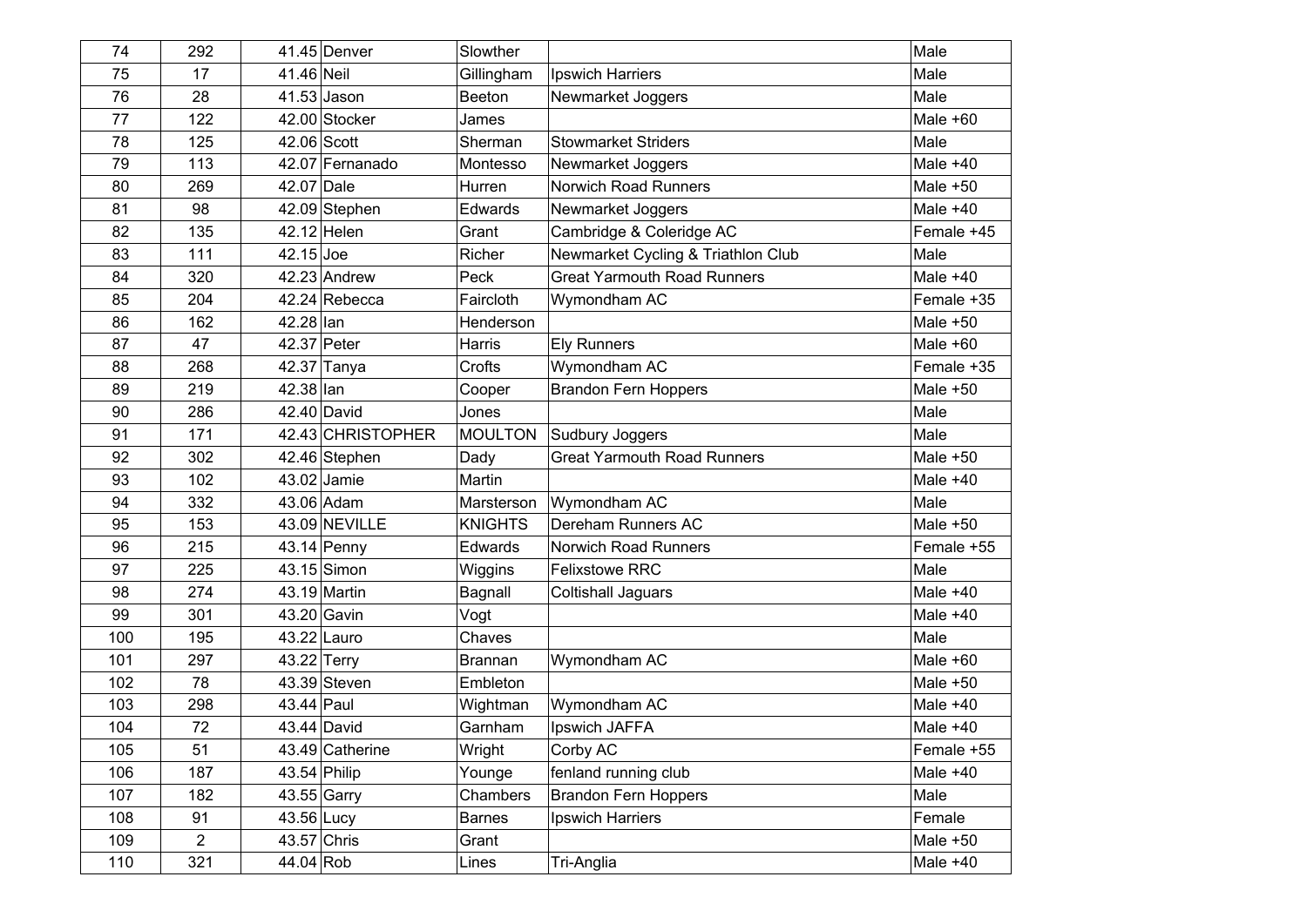| 111 | 281 | 44.08 Mark   |                   | Mountain          | <b>Great Yarmouth Road Runners</b> | Male       |
|-----|-----|--------------|-------------------|-------------------|------------------------------------|------------|
| 112 | 314 | 44.14 Mark   |                   | Davison           |                                    | Male       |
| 113 | 290 | 44.18 Sally  |                   | Cushing           | <b>Norwich Road Runners</b>        | Female +45 |
| 114 | 100 |              | 44.21 Robert      | Fincham           |                                    | Male       |
| 115 | 156 |              | 44.25 Tonya       | Antonis           | Ipswich Harriers                   | Female +35 |
| 116 | 277 | 44.34 Scott  |                   | Chadwick          | <b>Coltishall Jaguars</b>          | Male       |
| 117 | 74  |              | 44.41 Cheryl      | Holder            | <b>Purple Patch Runners</b>        | Female +35 |
| 118 | 134 | 44.50 John   |                   | Cooper            |                                    | Male       |
| 119 | 142 | 44.56 Jason  |                   | Hayfield          |                                    | Male $+40$ |
| 120 | 145 |              | 44.59 Ashley      | <b>Blackmore</b>  | <b>Ely Runners</b>                 | Male $+40$ |
| 121 | 254 | 45.03 lan    |                   | Bandy             |                                    | Male $+50$ |
| 122 | 183 |              | 45.14 Jennifer    | Christian         | Wymondham AC                       | Female +55 |
| 123 | 242 |              | 45.21 Richard     | Collyer           | <b>Coltishall Jaguars</b>          | Male $+40$ |
| 124 | 95  | 45.26 Robin  |                   | Belsom            | Ipswich JAFFA                      | Male $+50$ |
| 125 | 53  | 45.31 Paul   |                   | Stevenson         |                                    | Male $+40$ |
| 126 | 257 |              | 45.39 Simon       | Whalley           | <b>St Edmunds Pacers</b>           | Male $+40$ |
| 127 | 175 |              | 45.47 Christopher | Kindred           |                                    | Male       |
| 128 | 159 | 45.49 Lynn   |                   | <b>Walters</b>    |                                    | Female +35 |
| 129 | 198 |              | $45.49$ Daniel    | Kindred           |                                    | Male       |
| 130 | 169 | 45.54 Mark   |                   | Hodgson           |                                    | Male       |
| 131 | 8   | 46.10 Sam    |                   | Johnson           |                                    | Male       |
| 132 | 240 | 46.16 Ken    |                   | Price             | Dereham Runners AC                 | Male +60   |
| 133 | 307 | 46.23 Maria  |                   | <b>Brightwell</b> | Cambridge & Coleridge AC           | Female +45 |
| 134 | 83  |              | $46.28$ Steven    | Haigh             |                                    | Male       |
| 135 | 313 | 46.33 Dave   |                   | <b>Hollis</b>     | Norwich Road Runners               | Male $+50$ |
| 136 | 241 | 46.34 Neil   |                   | Kellett           |                                    | Male $+40$ |
| 137 | 44  | 46.40 Jim    |                   | Neal              |                                    | Male       |
| 138 | 326 |              | 46.47 Andrew      | Enticknap         | Hunts AC                           | Male $+40$ |
| 139 | 306 | 46.55 Nigel  |                   | Thompson          |                                    | Male       |
| 140 | 323 | 47.00 Lee    |                   | Freeman           |                                    | Male       |
| 141 | 121 | 47.03 David  |                   | Waterman          | Bungay Black Dog                   | Male $+50$ |
| 142 | 214 | 47.09 Vickie |                   | Curtis            | Cambridge & Coleridge AC           | Female +35 |
| 143 | 82  | 47.10 Eric   |                   | Morgan            |                                    | Male $+50$ |
| 144 | 188 | 47.23 Kevin  |                   | Clark             |                                    | Male $+40$ |
| 145 | 197 | 47.23 Tony   |                   | Clark             |                                    | Male $+40$ |
| 146 | 49  | 47.26 Paul   |                   | Woodyatt          | City of Norwich AC                 | Male $+40$ |
| 147 | 14  | 47.27 Adam   |                   | Rawlings          |                                    | Male       |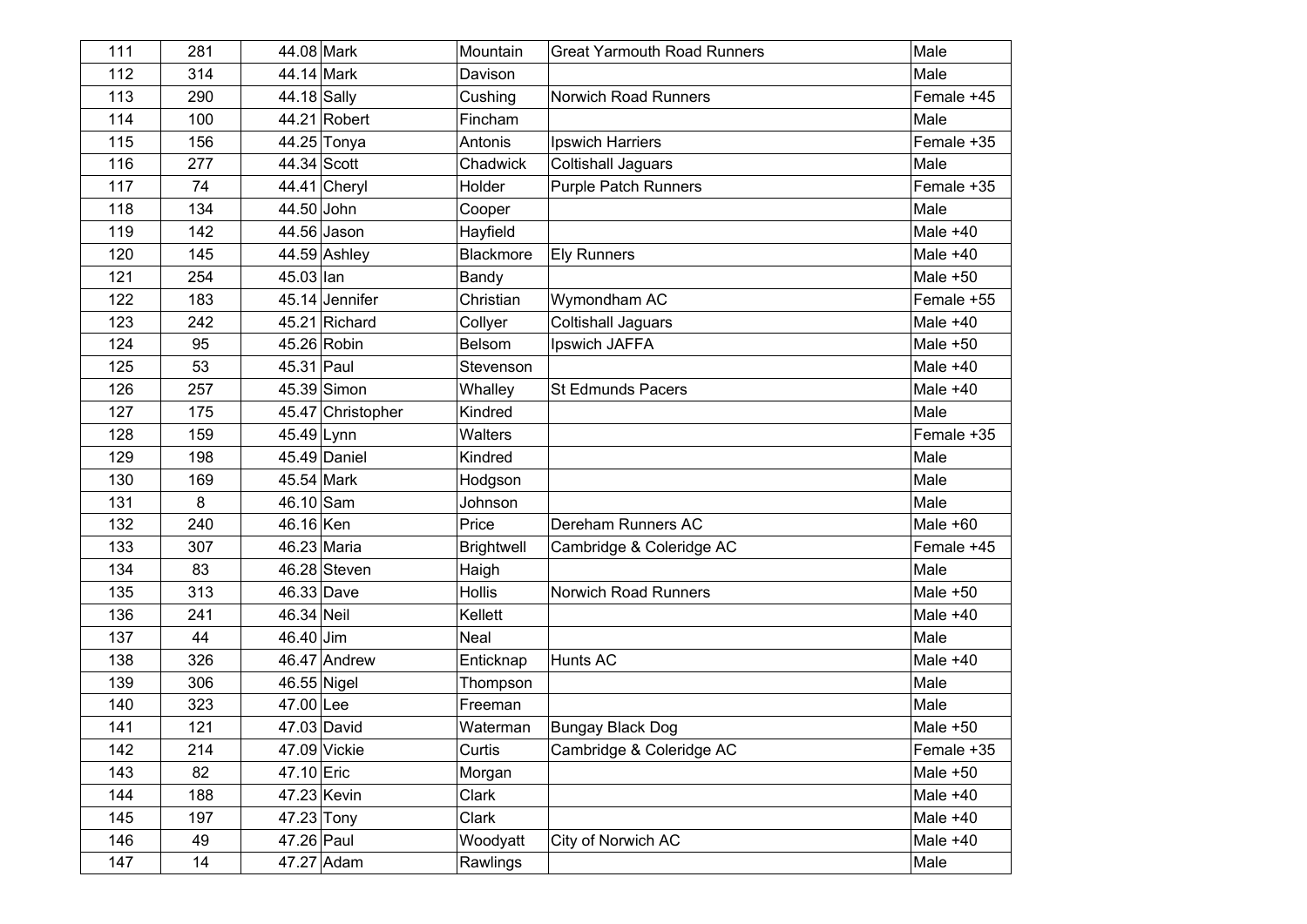| 148 | 265 |             | $47.32$ Graham  |                 | Hardingham Norfolk Gazelles    | Male $+50$ |
|-----|-----|-------------|-----------------|-----------------|--------------------------------|------------|
| 149 | 340 |             | 47.43 Simon     | Edye            | <b>Norwich Road Runners</b>    | Male $+50$ |
| 150 | 157 |             | $47.46$ Stacey  | Owen            | <b>Thetford AC</b>             | Female     |
| 151 | 220 |             | 47.50 Tracy     | <b>Stevens</b>  | Wymondham AC                   | Female +35 |
| 152 | 223 | 47.50 Ruth  |                 | Holcroft        | <b>Women's Running Network</b> | Female +35 |
| 153 | 206 |             | 47.57 Samantha  | Epps            | Wymondham AC                   | Female     |
| 154 | 205 |             | 48.04 Sarah     | Tarry           |                                | Female     |
| 155 | 152 | 48.10 Kang  |                 | Sing            |                                | Male       |
| 156 | 322 | 48.14 Mike  |                 | Hall            |                                | Male       |
| 157 | 1   |             | 48.25 Raymond   | Keevil          | <b>Thetford AC</b>             | Male $+60$ |
| 158 | 224 | 48.26 Mark  |                 | Holcroft        |                                | Male       |
| 159 | 246 | 48.44 Rick  |                 | Voutt           |                                | Male       |
| 160 | 267 |             | 48.49 Angus     | Forshaw         |                                | Male       |
| 161 | 29  | 48.59 Mike  |                 | <b>Bull</b>     |                                | Male $+60$ |
| 162 | 335 |             | 49.06 Robert    | Elvin           |                                | Male $+40$ |
| 163 | 127 |             | 49.20 David     | Reid            | <b>Stowmarket Striders</b>     | Male $+50$ |
| 164 | 229 | 49.23 Julia |                 | Yelloly         | Ipswich Tri Club               | Female +35 |
| 165 | 317 | 49.30 Luke  |                 | Frost           |                                | Male       |
| 166 | 338 |             | 49.38 Jackie    | <b>Bye</b>      | <b>Coltishall Jaguars</b>      | Female +45 |
| 167 | 120 |             | 49.41 Quang     | Le              | <b>Brandon Fern Hoppers</b>    | Male $+40$ |
| 168 | 154 |             | 49.47 Derek     | McCabe          | City of Norwich AC             | Male $+40$ |
| 169 | 217 |             | 49.54 David     | Dixon           |                                | Male $+50$ |
| 170 | 4   |             | 49.55 Glenn     | Richer          | <b>UKNetRunners</b>            | Male $+50$ |
| 171 | 73  |             | 49.59 Geoffrey  | <b>McAfee</b>   |                                | Male $+50$ |
| 172 | 114 |             | 50.04 PAUL      | <b>GOULDING</b> |                                | Male $+40$ |
| 173 | 150 |             | 50.13 Veronica  | Manly           | Eastern Vets AC                | Female +55 |
| 174 | 155 |             | 50.19 Emma      | Dove            | <b>Totley AC</b>               | Female     |
| 175 | 232 |             | $50.22$ Blakely | Wells           |                                | Male       |
| 176 | 107 |             | 50.24 Jonathan  | Bevan           |                                | Male $+40$ |
| 177 | 181 |             | 50.25 Renata    | Garfoot         |                                | Female +35 |
| 178 | 252 |             | 50.25 Geoffrey  | Garfoot         |                                | Male $+40$ |
| 179 | 79  | 50.26 Julie |                 | Stringer        | <b>Women's Running Network</b> | Female     |
| 180 | 331 |             | 50.30 Sarah     | <b>Bradley</b>  | Wymondham AC                   | Female     |
| 181 | 5   |             | 50.33 Simon     | Fields          |                                | Male $+40$ |
| 182 | 275 | 50.44 Rory  |                 | Campbell        | Dereham Runners AC             | Male $+50$ |
| 183 | 23  |             | 50.49 Philip    | Neave           | <b>Bungay Black Dog</b>        | Male $+60$ |
| 184 | 245 |             | 50.53 loana     | Whalley         |                                | Female +35 |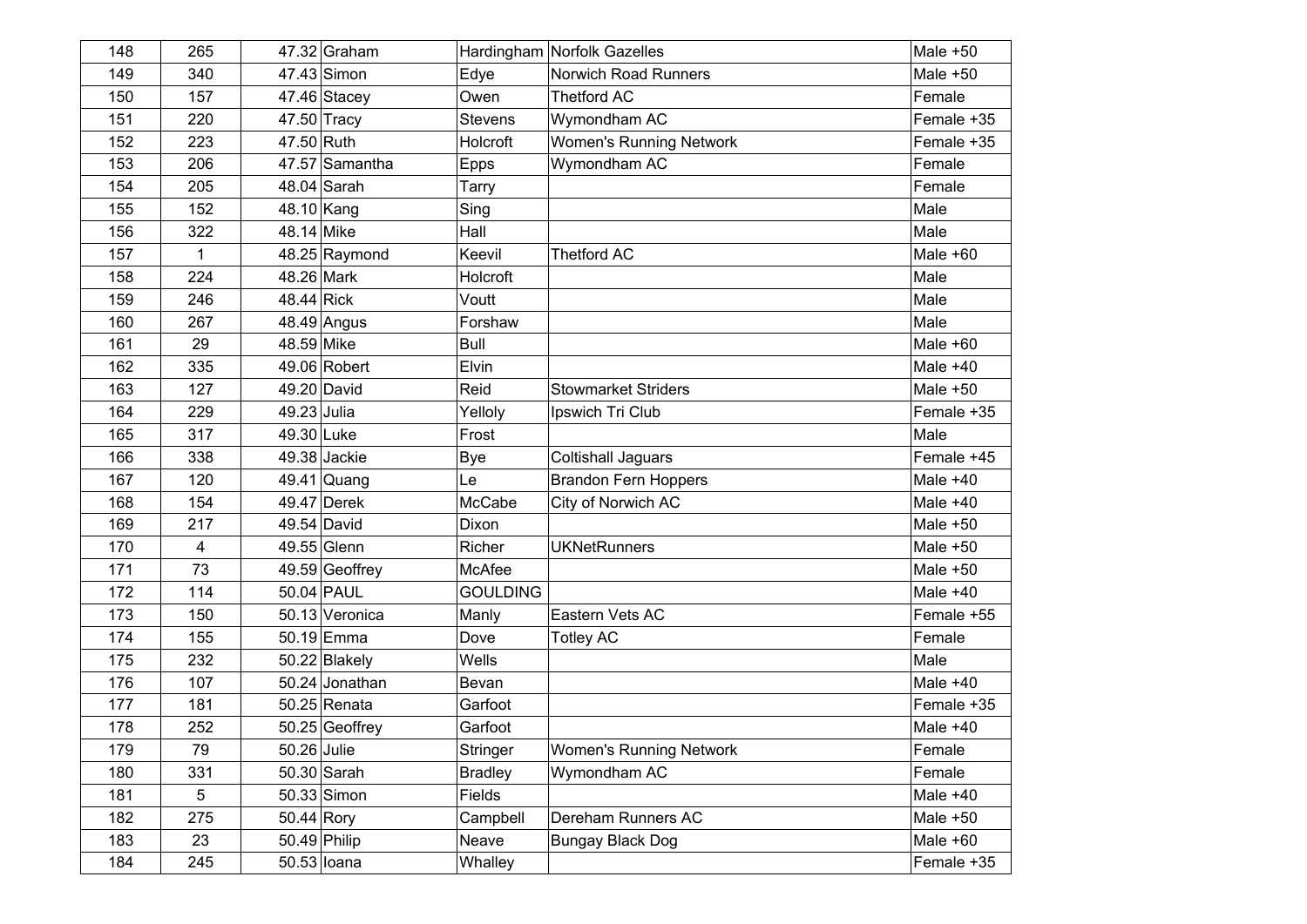| 185 | 328 | 51.06 lan   |                 | Odgers          |                                    | Male $+40$ |
|-----|-----|-------------|-----------------|-----------------|------------------------------------|------------|
| 186 | 158 |             | 51.06 Clayton   | Fosker          |                                    | Male       |
| 187 | 272 | 51.28 Paul  |                 | Spandler        | <b>Great Yarmouth Road Runners</b> | Male $+40$ |
| 188 | 112 | 51.32 Liam  |                 | Bloom           |                                    | Male       |
| 189 | 315 | 51.43 Mark  |                 | Seaman          |                                    | Male $+40$ |
| 190 | 337 |             | 51.46 Donna     | Elin            |                                    | Female +35 |
| 191 | 284 |             | 51.54 Stephen   | <b>Bright</b>   | british athletics supportrers club | Male $+40$ |
| 192 | 271 | 52.00 Lisa  |                 | Hall            |                                    | Female     |
| 193 | 81  |             | 52.01 Jacquie   | Rodwell         | Diss & District Athletics Club     | Female +45 |
| 194 | 280 |             | 52.10 Christine | Cooke           | <b>Coltishall Jaguars</b>          | Female +45 |
| 195 | 263 | 52.19 Katie |                 | Gaskell         |                                    | Female     |
| 196 | 13  |             | 52.30 Samantha  | Wing            | <b>Thetford AC</b>                 | Female     |
| 197 | 243 |             | 52.45 Andrew    | <b>Booth</b>    |                                    | Male $+40$ |
| 198 | 324 |             | 52.58 Alexandre | Chaves          |                                    | Male $+50$ |
| 199 | 233 |             | $53.05$ Sarah   | Wells           | Newmarket Cycling & Triathlon Club | Female +35 |
| 200 | 165 |             | 53.06 Carole    | Spong           | <b>Great Yarmouth Road Runners</b> | Female +55 |
| 201 | 336 |             | $53.12$ Graham  | Elvin           |                                    | Male       |
| 202 | 184 |             | 53.23 Ronald    | Marsh           | Wymondham AC                       | Male $+60$ |
| 203 | 200 |             | 53.26 Hilary    | Gunnell         |                                    | Female +55 |
| 204 | 293 |             | 53.26 Georgina  | Scott           | <b>Lowestoft Road Runners</b>      | Female     |
| 205 | 186 |             | 53.43 Stefan    | Henriksen       |                                    | Male $+40$ |
| 206 | 247 |             | 53.56 Jonathan  | Shewell-Cooper  |                                    | Male $+40$ |
| 207 | 310 |             | 54.01 Michelle  | Gorman          |                                    | Female     |
| 208 | 211 |             | 54.02 Melanie   | Paddington      |                                    | Female +35 |
| 209 | 115 |             | 54.02 JUDY      | <b>GOULDING</b> |                                    | Female +35 |
| 210 | 189 |             | 54.03 Donna     | <b>Boyce</b>    | <b>Haverhill Running Club</b>      | Female +35 |
| 211 | 250 | 54.13 Dick  |                 | Tooze           |                                    | Male $+60$ |
| 212 | 346 |             | 54.14 Dawn      | Crane           | <b>Coltishall Jaguars</b>          | Female     |
| 213 | 178 |             | 54.15 Jackie    | Wray            | <b>Haverhill Running Club</b>      | Female +45 |
| 214 | 201 | 54.15 Paul  |                 | Goldsmith       |                                    | Male       |
| 215 | 179 | 54.21 Cliff |                 | Moore           |                                    | Male $+60$ |
| 216 | 103 |             | 54.25 Jackie    | Kirk            | Hadleigh Hares A C                 | Female +35 |
| 217 | 6   |             | 54.31 Howard    | Young           |                                    | Male $+50$ |
| 218 | 330 |             | 54.32 Mariska   | Niemeijer       | <b>PACTRAC</b>                     | Female     |
| 219 | 185 |             | 54.40 Rachel    | Worobec         |                                    | Female     |
| 220 | 37  | 54.49 Joe   |                 | <b>Hills</b>    |                                    | Male       |
| 221 | 117 |             | $55.02$ Samuel  | Spear           |                                    | Male       |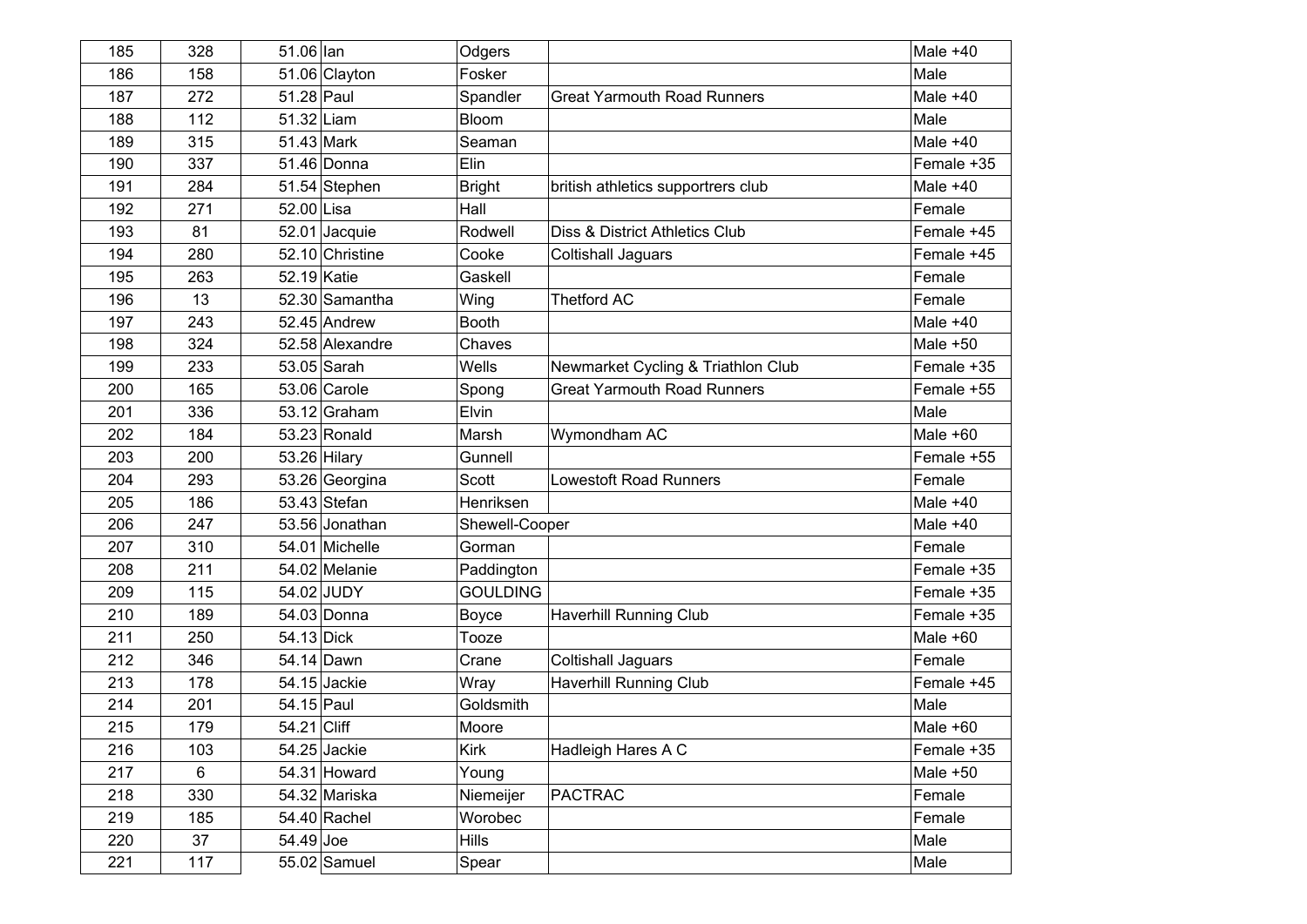| 222 | 99  |              | 55.09 Sandie   | Jardine        | Ely Tri Club                       | Female +45 |
|-----|-----|--------------|----------------|----------------|------------------------------------|------------|
| 223 | 276 | 55.11 Claire |                | Owen           | <b>Coltishall Jaguars</b>          | Female +35 |
| 224 | 160 | 55.33 Nigel  |                | Seaward        |                                    | Male $+40$ |
| 225 | 41  | 55.37 Colin  |                | Doak           | <b>Ely Runners</b>                 | Male $+40$ |
| 226 | 273 | 55.49 Peter  |                | Spandler       | <b>Great Yarmouth Road Runners</b> | Male $+50$ |
| 227 | 194 | 55.53 Tony   |                | <b>Britt</b>   | <b>UKNetRunners</b>                | Male $+50$ |
| 228 | 319 | 55.53 Tom    |                | Warnes         | <b>UKNetRunners</b>                | Male       |
| 229 | 48  | 55.55 June   |                | Vane           |                                    | Female +45 |
| 230 | 249 |              | 56.27 SARAH    | <b>GRIMSEY</b> | Hadleigh Hares A C                 | Male $+40$ |
| 231 | 329 | 56.27 Jen    |                | Richardson     |                                    | Female     |
| 232 | 140 | 56.32 Louis  |                | Cooper         | Wymondham AC                       | Male $+60$ |
| 233 | 56  |              | 56.40 Brenda   | Marshall       |                                    | Female +35 |
| 234 | 55  | 56.40 Chris  |                | <b>Bass</b>    |                                    | Male $+40$ |
| 235 | 25  | 56.42 Carl   |                | Howlett        |                                    | Male       |
| 236 | 304 |              | 56.46 Sylvia   | Dady           | <b>Great Yarmouth Road Runners</b> | Female     |
| 237 | 77  |              | 56.53 Angela   | O'Sullivan     |                                    | Female +35 |
| 238 | 174 |              | 56.55 Joanne   | Kindred        |                                    | Female +45 |
| 239 | 93  | 57.06 Colin  |                | Walker         |                                    | Male $+50$ |
| 240 | 264 | 57.18 Jenny  |                | Hyett          |                                    | Female     |
| 241 | 92  |              | $57.25$ Lesley | Walker         |                                    | Female +45 |
| 242 | 26  |              | 57.27 Stephen  | Morley         | <b>Brandon Fern Hoppers</b>        | Male $+50$ |
| 243 | 101 |              | 57.28 Trevor   | Rolph          | <b>Brandon Fern Hoppers</b>        | Male $+50$ |
| 244 | 63  | 57.39 Anna   |                | Milbank        |                                    | Female +35 |
| 245 | 88  | 57.40 Vic    |                | Wright         |                                    | Female +35 |
| 246 | 89  | 57.40 Tom    |                | Decent         |                                    | Male $+40$ |
| 247 | 262 | 57.48 Anita  |                | Fortes         | Dereham Runners AC                 | Female +45 |
| 248 | 71  | 57.48 Adam   |                | Scott          |                                    | Male       |
| 249 | 294 |              | 58.12 Rachel   | Prew           |                                    | Female     |
| 250 | 295 |              | 58.12 Stephen  | <b>Baker</b>   |                                    | Male $+40$ |
| 251 | 96  |              | 58.19 Anthony  | Walker         |                                    | Male       |
| 252 | 190 |              | 58.26 Karren   | Dagless        | <b>Norwich Road Runners</b>        | Female +35 |
| 253 | 193 |              | 58.26 Adam     | Mulligan       |                                    | Male       |
| 254 | 212 |              | 58.30 Rebecca  | Durant         | <b>Coltishall Jaguars</b>          | Female +55 |
| 255 | 24  |              | 58.31 Brigitte | Heard          |                                    | Female +45 |
| 256 | 18  |              | 58.31 Shirley  | Fowler         | <b>Haverhill Running Club</b>      | Female +45 |
| 257 | 318 |              | 58.52 Penny    | Wright         |                                    | Female +45 |
| 258 | 61  |              | 59.00 Tracey   | Monaghan       | <b>Brandon Fern Hoppers</b>        | Female +45 |